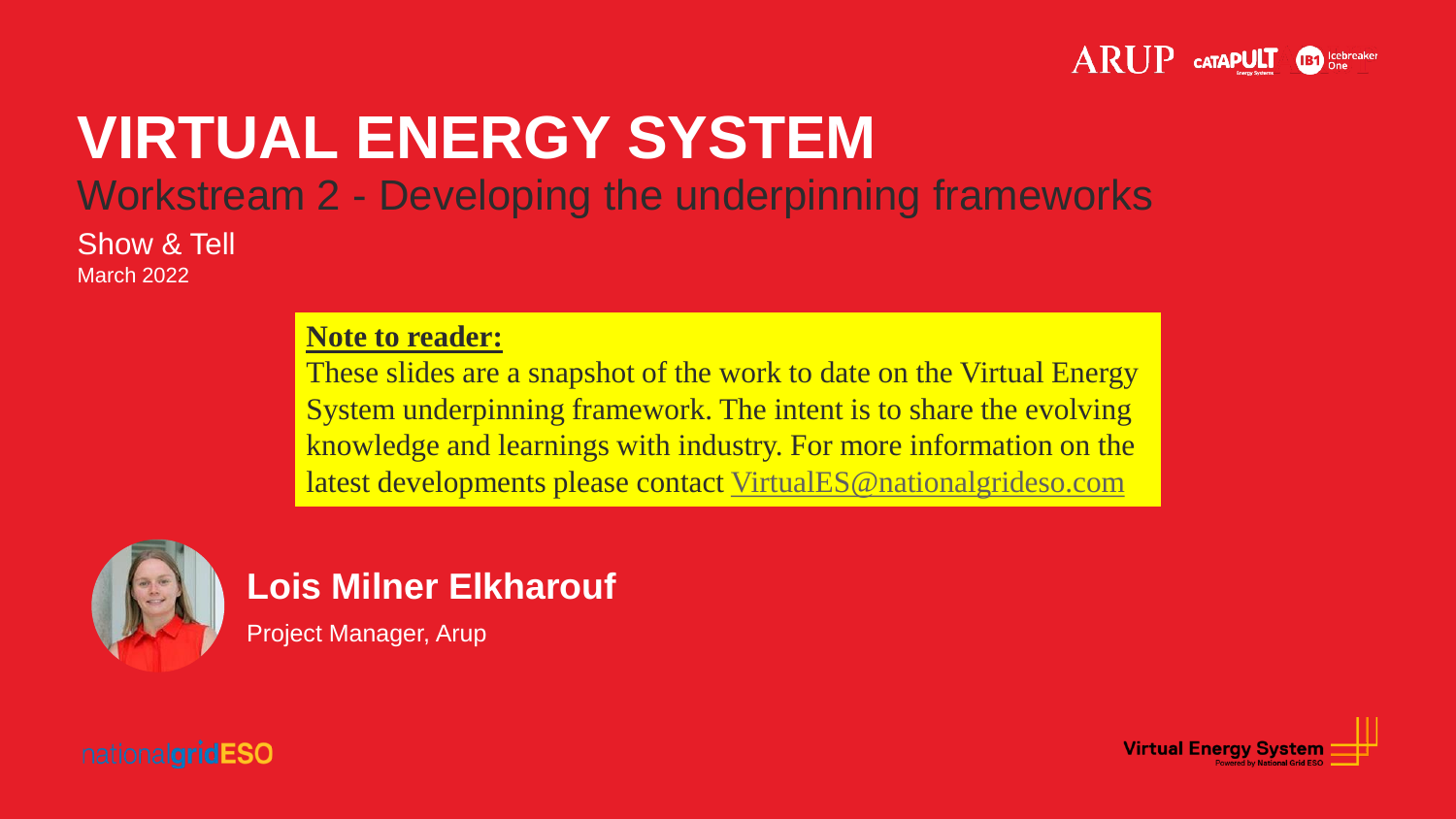

## **AGENDA – THE NEXT 60 MINUTES**

### • **Introductions & context**

*10mins: Dial-in buffer, introductions, context and objective of Show & Tells*

## • **Key socio-technical factors**

*15mins: Key factors, priority recommendations 10mins: Questions and feedback*

## • **SIF discovery: demonstrating the common framework**

*15mins: Introduction to scope, objectives, how to get involved 10mins: Questions and feedback*



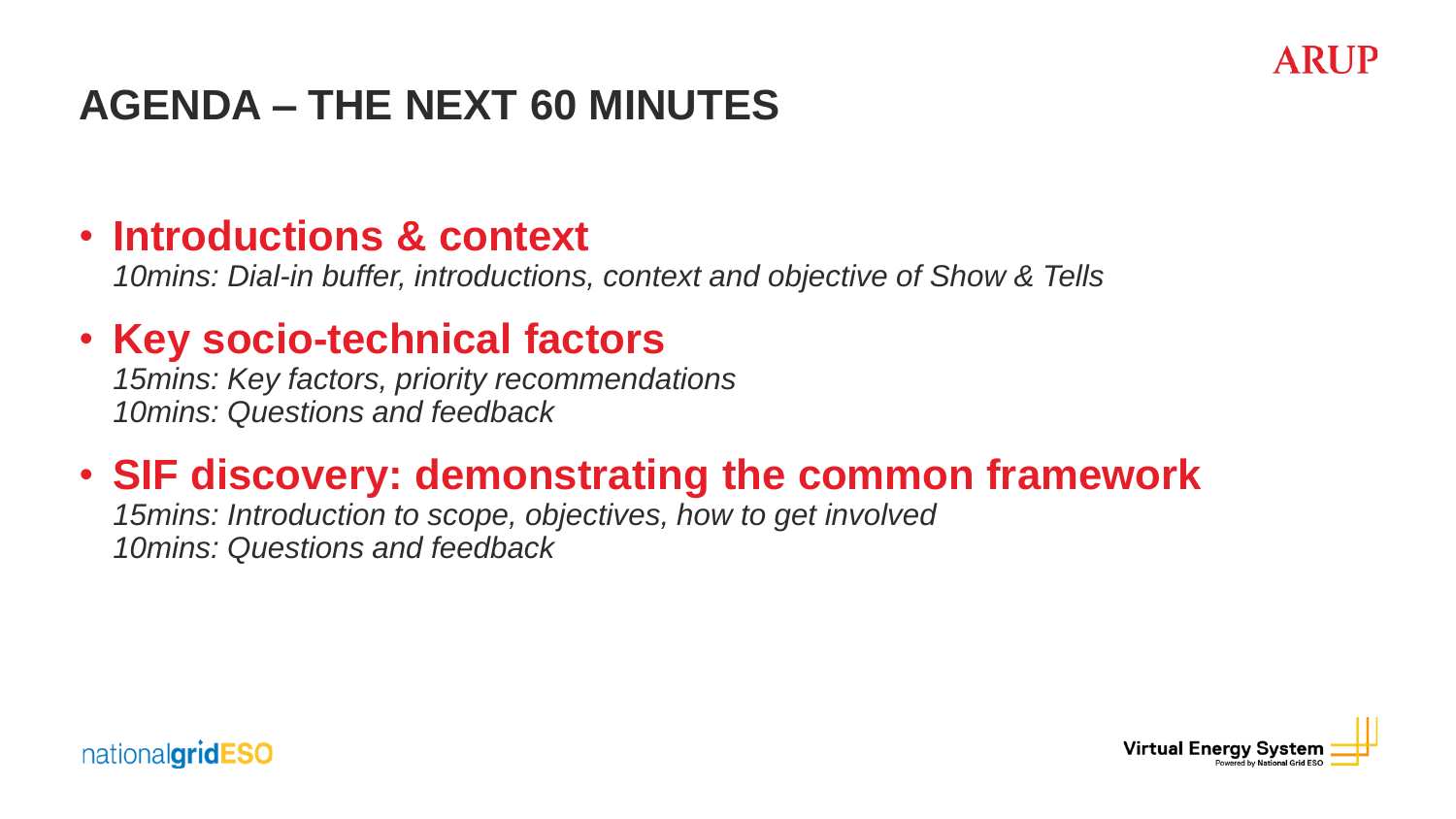Introductions

# nationalgridESO ARUP





**Show & Tell objective**

Share knowledge and learnings from the work to date with industry

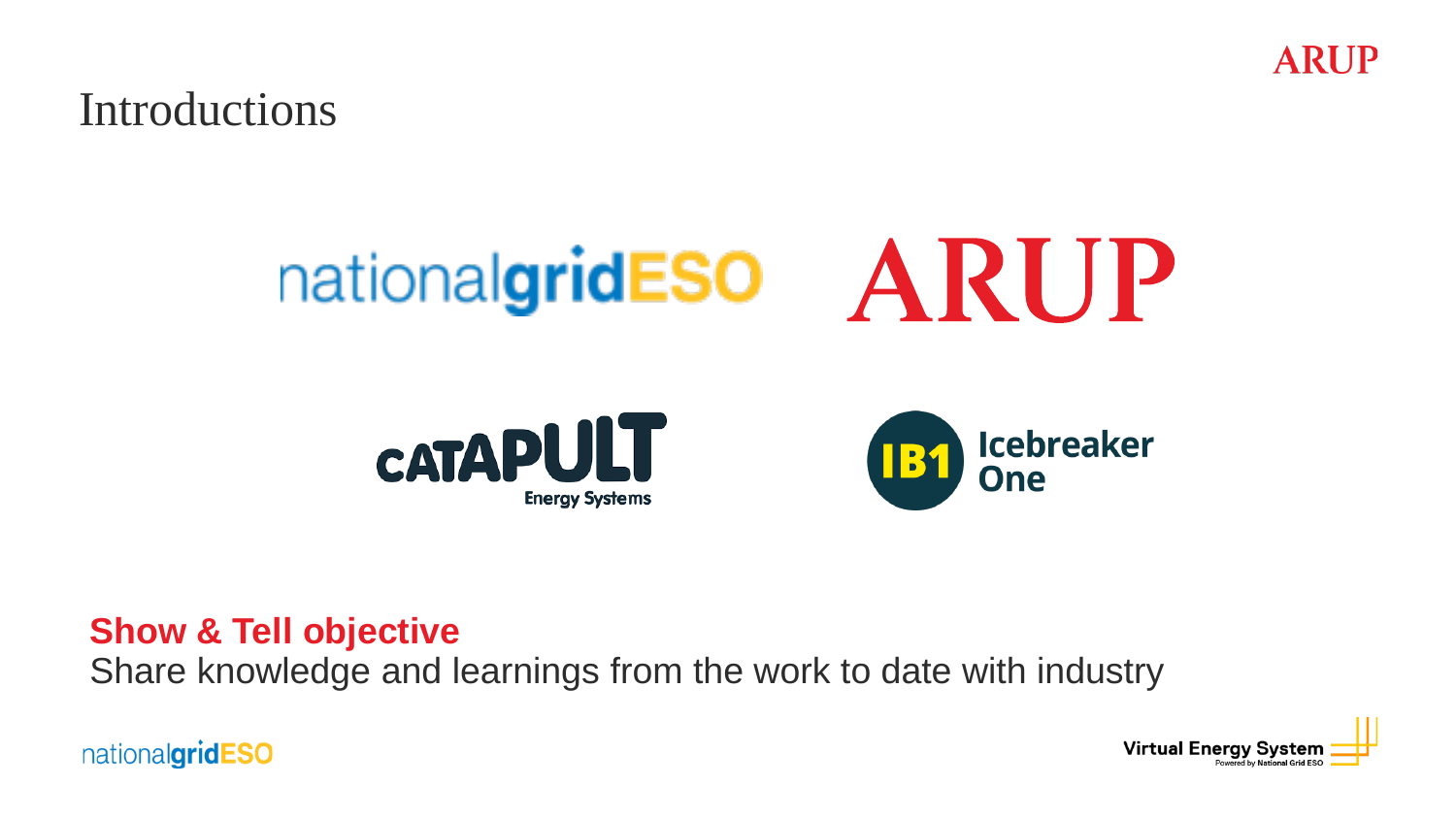## **VIRTUAL ENERGY SYSTEM**

#### **Objective:**

Enable the development of an ecosystem of connected digital twins for the GB energy system

#### **3 workstreams:**

- Stakeholder engagement
- Common framework & principles
- Use cases



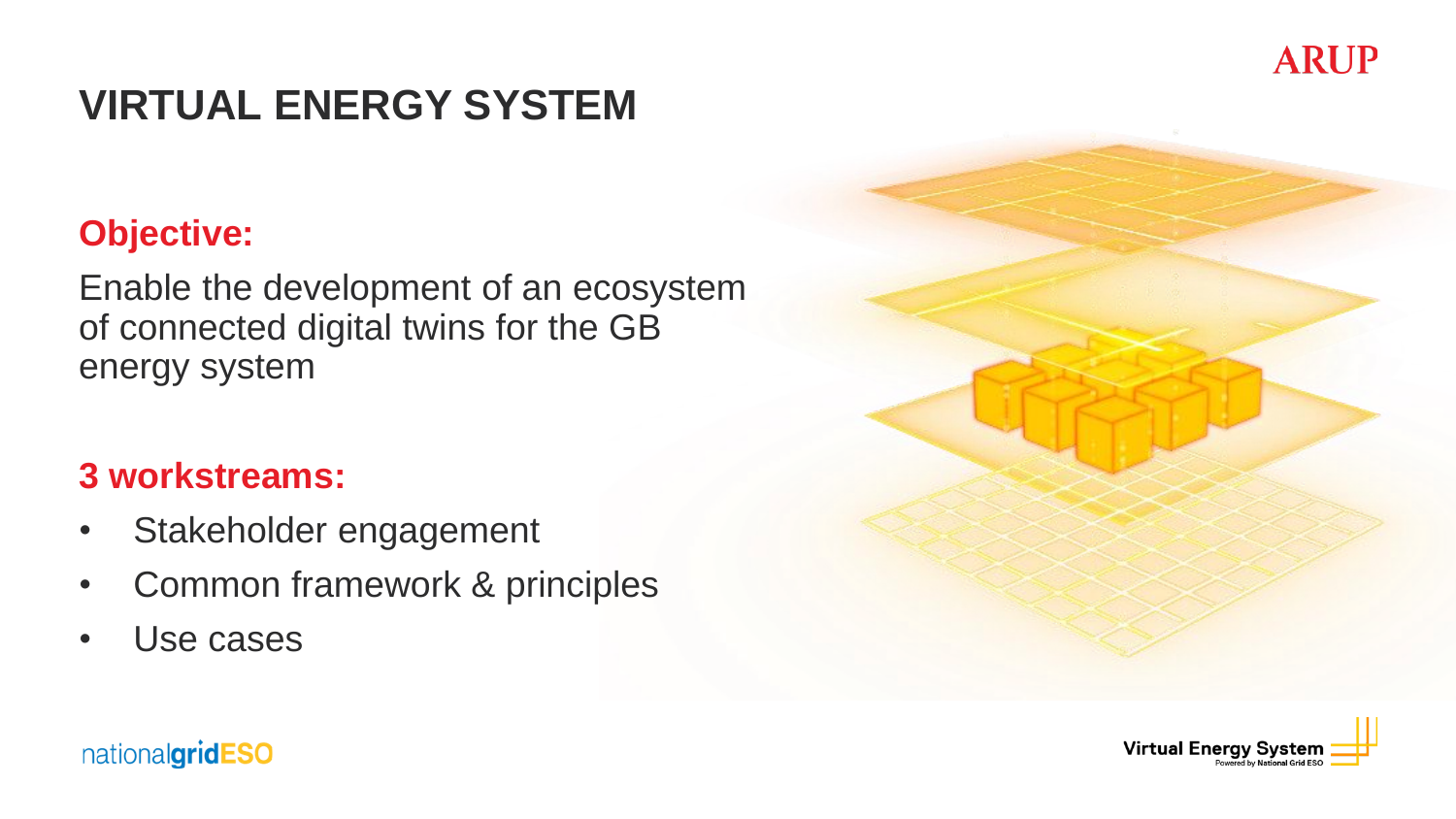

## **VIRTUAL ENERGY SYSTEM: COMMON FRAMEWORK**

- **Benchmarking:** Understanding the current cross-sector and global best practice for connecting assets, systems, and digital twins. 1.
- **Key socio-technical elements:** Determining the key socio-technical factors that need to be considered for the Virtual Energy System to succeed. 2.
- **Demonstrating the common framework:** Collaboratively prove and demonstrate, with industry, how the socio-technical principles work 3.



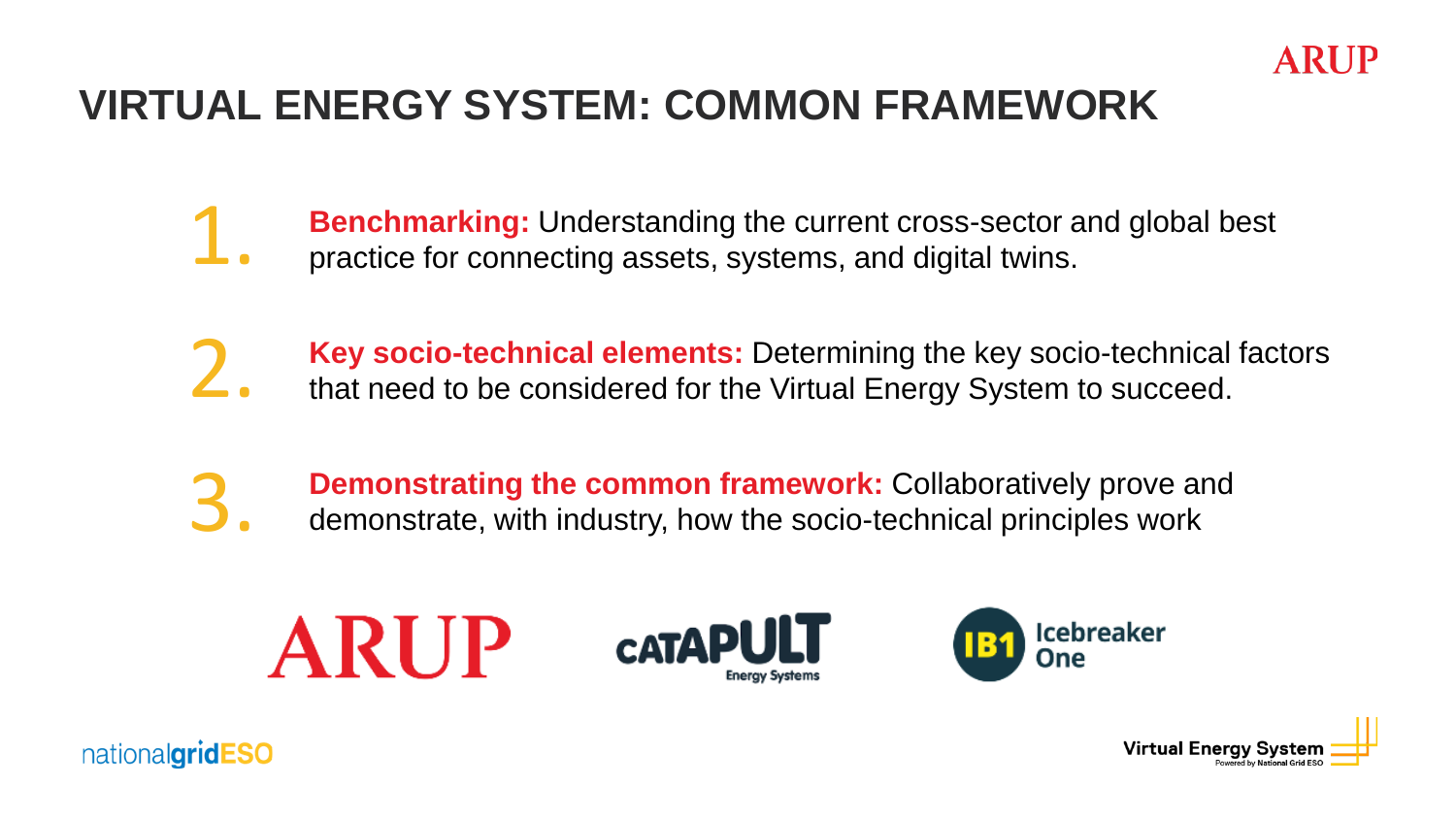

## **KEY SOCIO-TECHNICAL FACTORS** Work package 2



#### **Andy Kervell**

Information Management Specialist, Arup



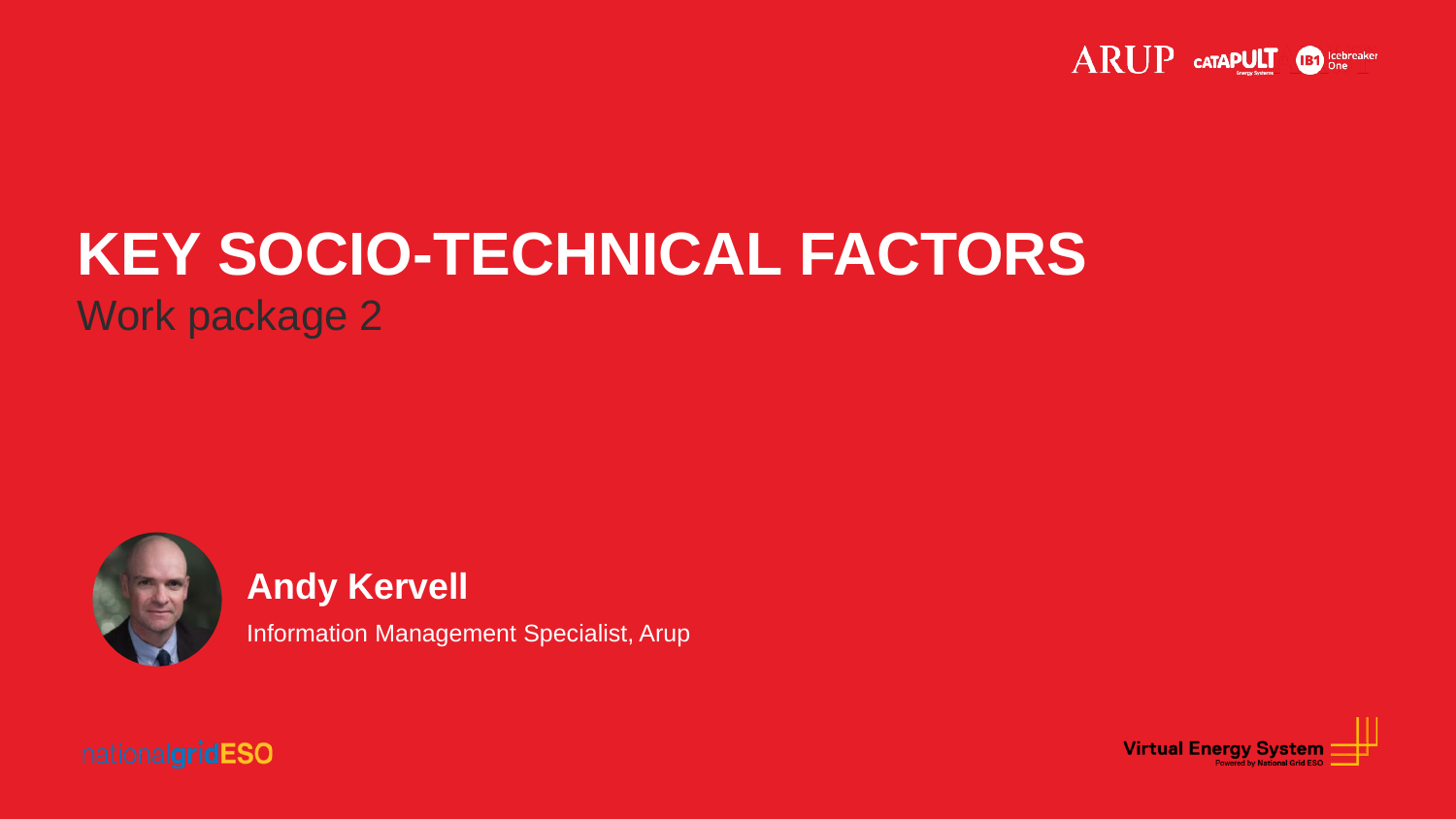

## **KEY SOCIO-TECHNICAL FACTORS**

## "Determine the key socio-technical factors that need to be considered for the Virtual Energy System to succeed"



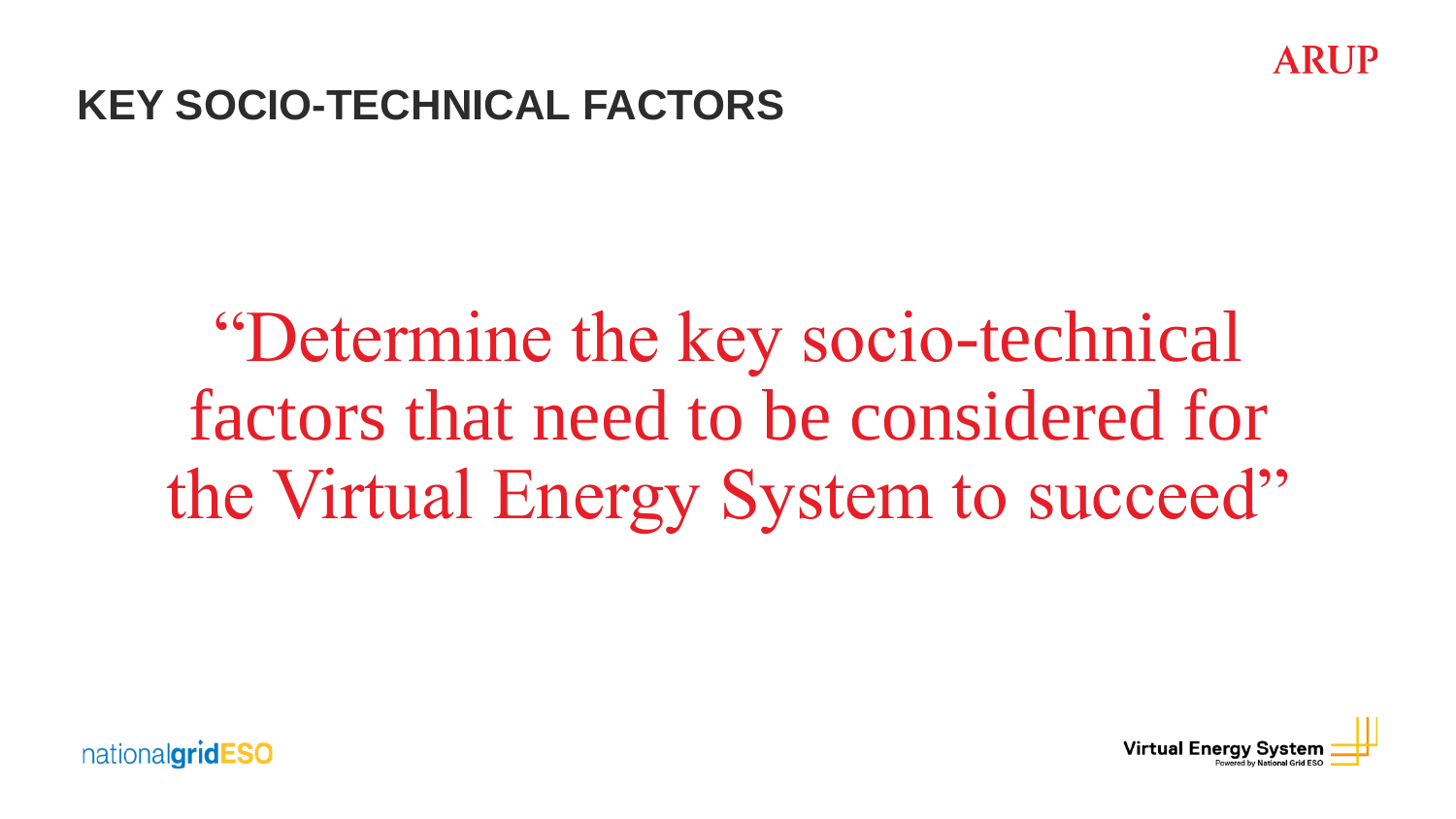## **SUMMARY OF KEY SOCIO-TECHNICAL ELEMENTS**

| <b>People</b>     | <b>Defining roles &amp;</b><br><b>responsibilities</b><br>Formalise R&R for the<br>VirtualES with the intentions of<br>consumer benefits               | <b>Raising awareness &amp;</b><br>fostering culture<br>Share vision, belief &<br>behaviours. Enabling practices<br>to support VirtualES objectives | <b>Building capabilities &amp;</b><br><b>skills</b><br>Understand skills &<br>competency needs & develop<br>capacity building strategies    | <b>PRIORITY FACTOR</b>                                                                                                                       |
|-------------------|--------------------------------------------------------------------------------------------------------------------------------------------------------|----------------------------------------------------------------------------------------------------------------------------------------------------|---------------------------------------------------------------------------------------------------------------------------------------------|----------------------------------------------------------------------------------------------------------------------------------------------|
| <b>Process</b>    | <b>Aligning around</b><br>industry codes &<br><b>standards</b><br>Identify standardised practices<br>in industry & align around them                   | <b>Engaging</b><br><b>Stakeholders</b><br>Nurture industrial,<br>governmental and political<br>support                                             | <b>Creating a governance</b><br>framework<br>Set strategy and operational<br>governance of the VirtualES                                    | <b>Determining operating</b><br>environment<br>Business models, cross<br>organisational legal, policy, &<br>contractual framework            |
| <b>Data</b>       | <b>Aligning models &amp;</b><br><b>taxonomies</b><br>Harmonise existing data<br>standards, taxonomies and<br>ontologies.                               | <b>Establishing</b><br>management &<br>governance<br>Data management &<br>governance requirements                                                  | <b>Increasing visibility &amp;</b><br>enabling sharing<br>Nurture effective data sharing<br>to support interoperability                     | <b>Managing security</b><br>Set the core rules needed to<br>address security, privacy and<br>risk implications surrounding<br>VirtualES data |
| <b>Technology</b> | <b>Connecting physical</b><br><b>infrastructure</b><br>Physical infrastructure, devices<br>and their connectivity required<br>to operate the VirtualES | <b>Enhancing modelling</b><br>and analysis<br>Modelling / simulation &<br>analysis software used for<br>current & future modelling                 | <b>Creating interoperable</b><br>tech-stack<br>Communication, cooperation &<br>sharing across VirtualES &<br>other in/cross sector projects | Ш                                                                                                                                            |

nationalgridESO

Virtual Energy System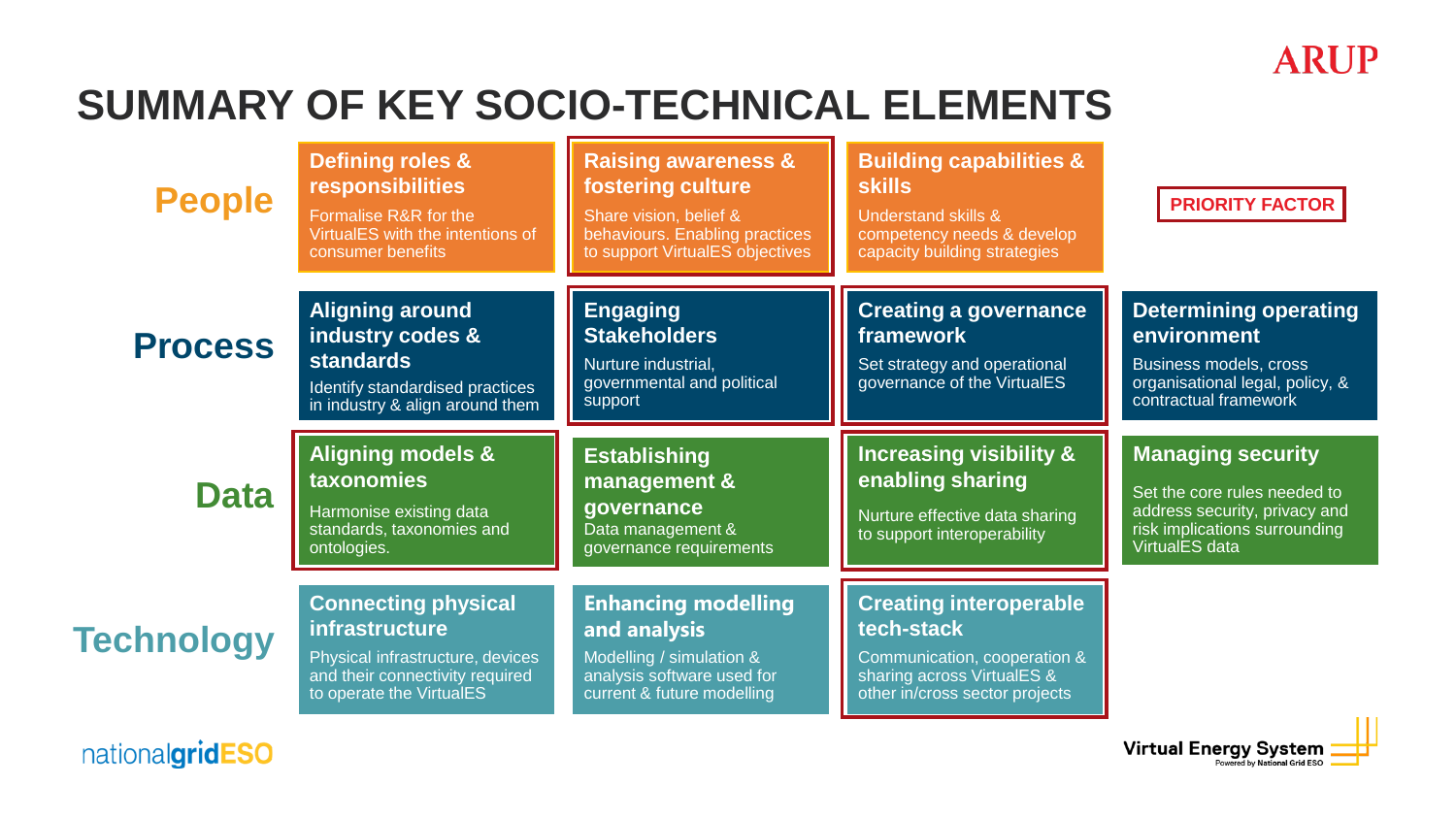

#### **PRIORITY FACTORS RECOMMENDATIONS People**

## **Raising awareness & fostering culture**

Shared vision, belief and behaviours and enabling practices to support the VirtualES objectives

- Raising awareness through articulating the tangible benefits of the VirtualES through realistic use cases.
- Providing a framework and roadmap for the necessary changes to the sector's digitalisation and sharing of data to enable its vision.
- Engaging with digitalisation leadership and encourage active involvement.
- Promoting user-centred design through end-to-end whole-system thinking.



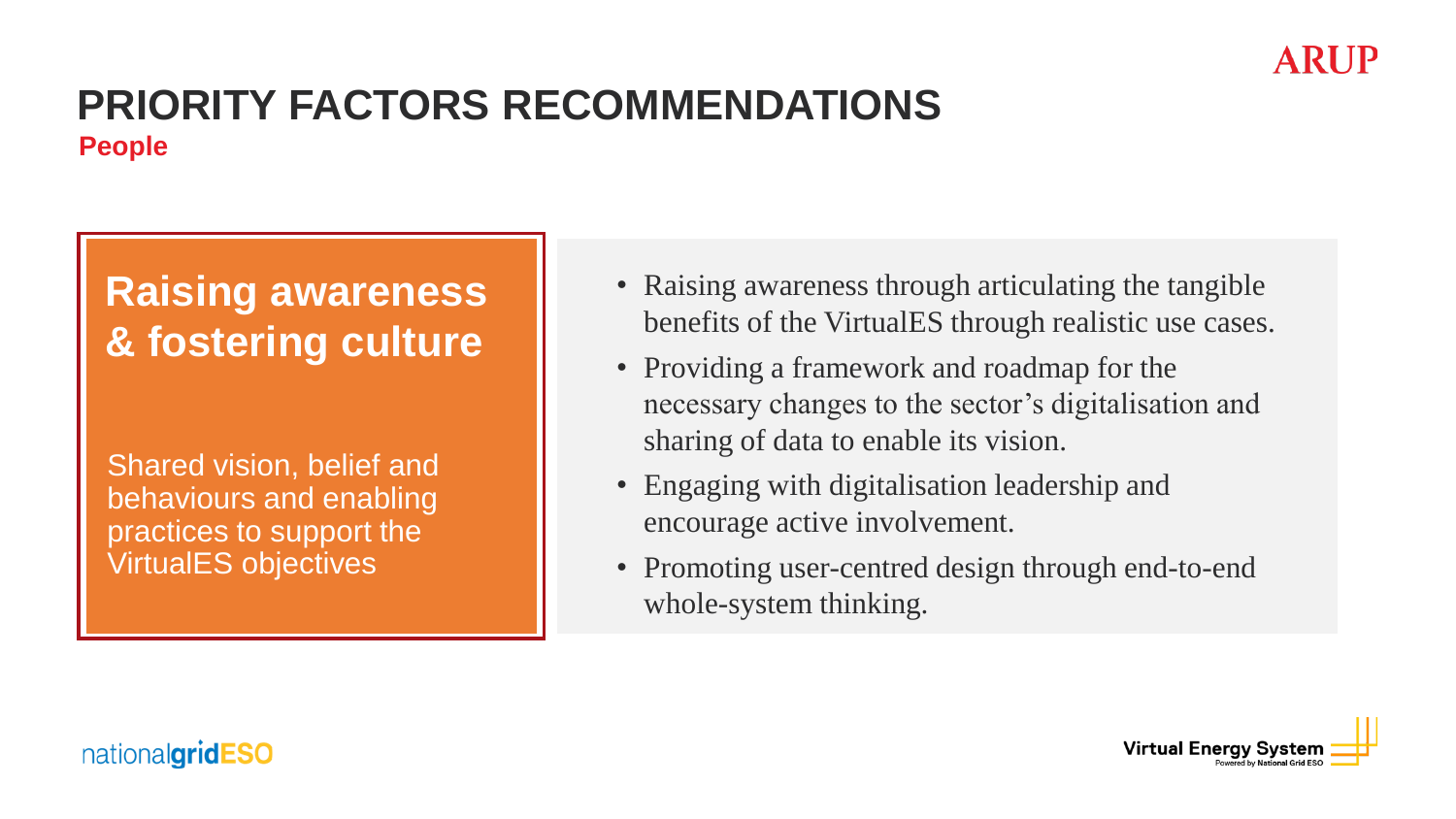#### ARUF

#### **PRIORITY FACTORS RECOMMENDATIONS Process**

## **Engaging stakeholders**

Nurture industrial, governmental, and political support

- Clarifying and communicating how VirtualES fits into the current landscape of digital initiatives across the sector.
- Identifying roles and responsibilities for stakeholders and set a mechanism for collaboration.
- Establishing regular cadence of engagement and lock in their support (e.g. governmental actors).
- Engaging and leveraging existing forums.



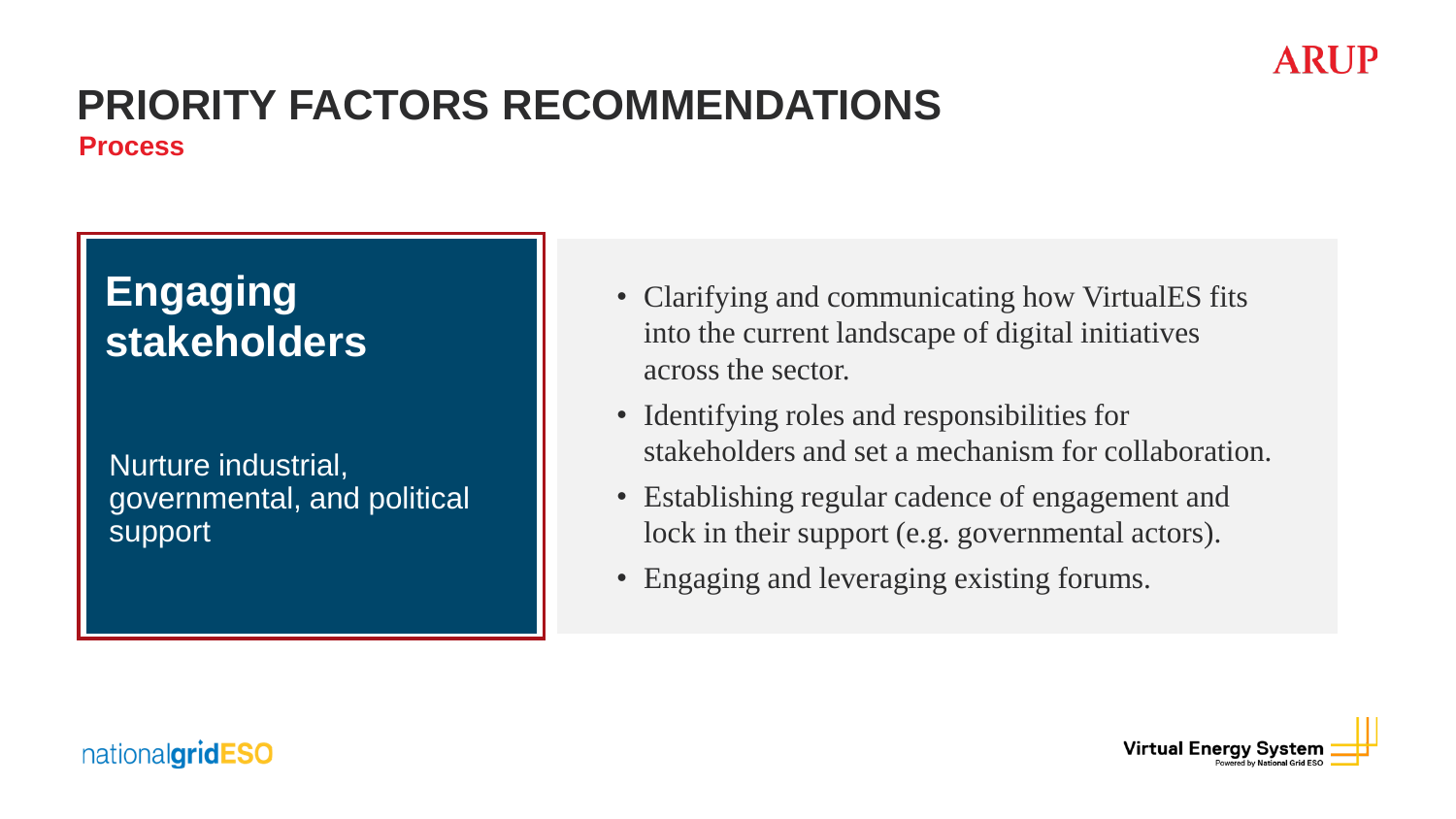

#### **PRIORITY FACTORS RECOMMENDATIONS Process**

**Creating a governance framework**

Set strategy and operational governance of the VirtualES

- Defining and agreeing the VirtualES role in the wider energy ecosystem, in terms of decision making power and responsibilities.
- Establishing clear reporting lines across the system.
- Providing transparency on independence and funding of the VirtualES.
- Ratifying core ways of operating, such as stakeholder engagement and delivery assurance processes.

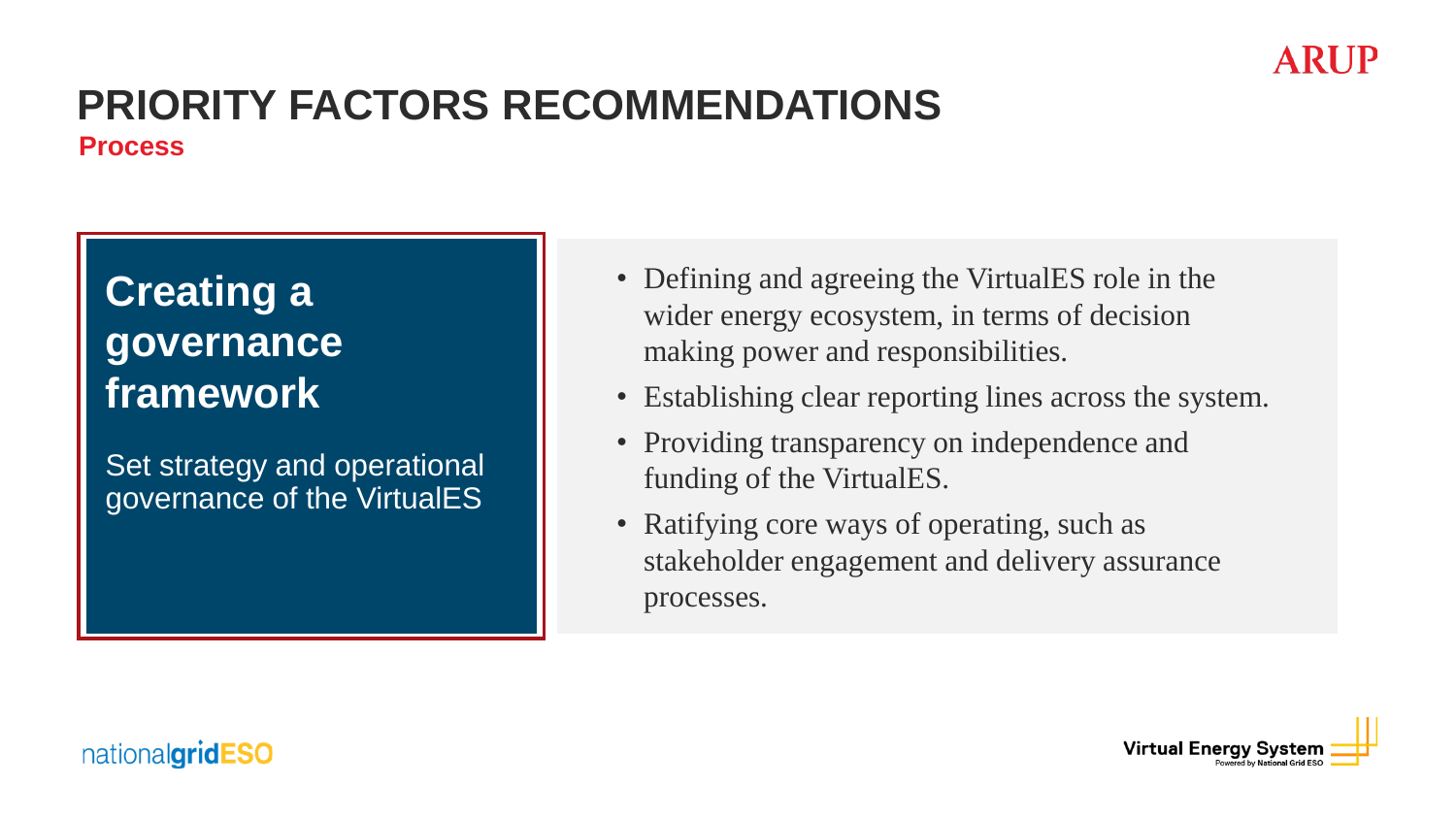

#### **PRIORITY FACTORS RECOMMENDATIONS Data**

## **Aligning models & taxonomies**

Define an approach to harmonise existing data standards, taxonomies and ontologies

- Adopt and adapt what already exists, for example align data standards with the NDTp Information Management Framework (IMF) where possible.
- Extract the lessons learned from the CReDo project in the use of the IMF for the energy sector's adoption.
- Create ontologies that are missing and not yet covered by the existing approaches.
- Follow the main phases of ontology development.

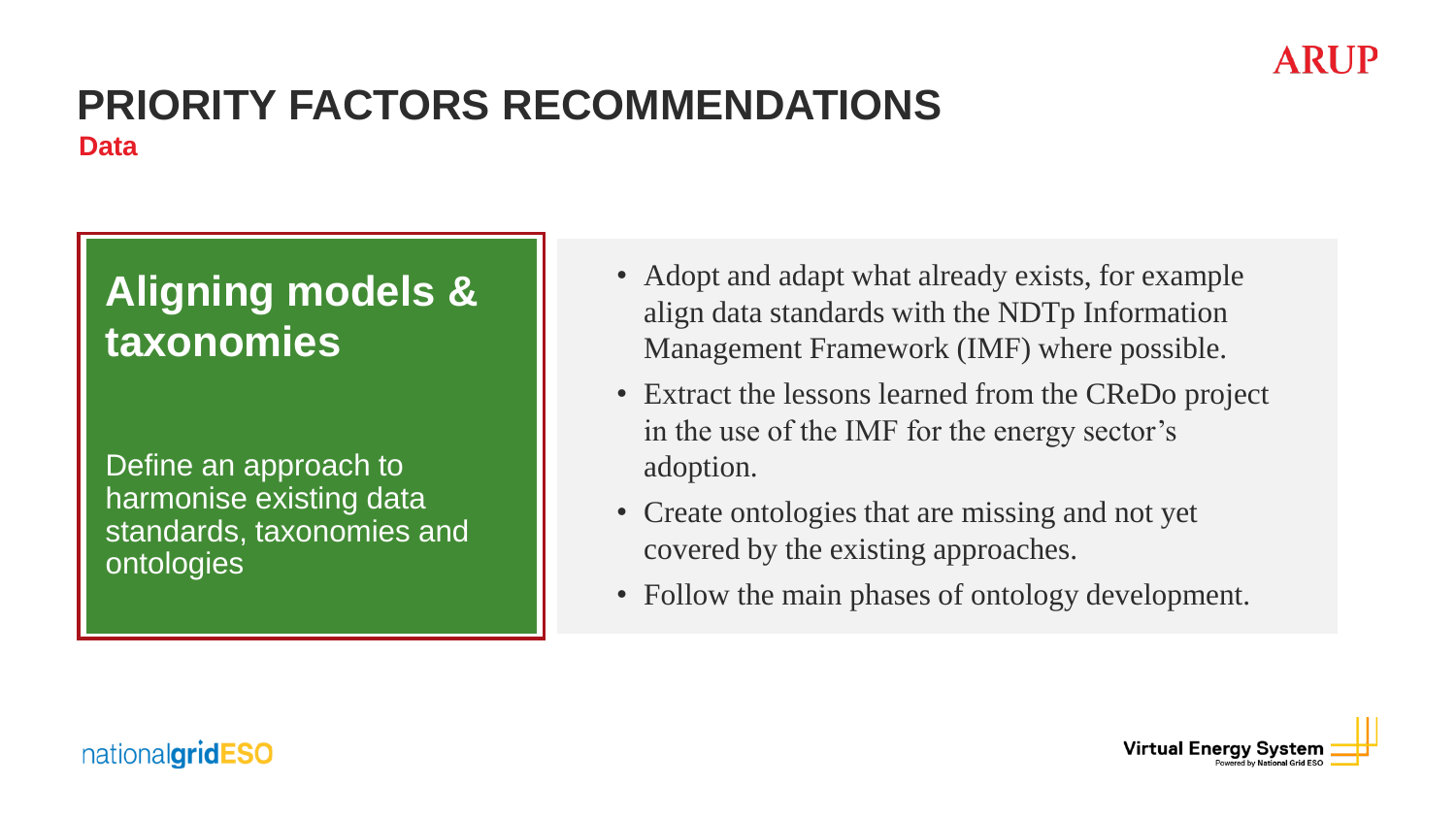

#### **PRIORITY FACTORS RECOMMENDATIONS Data**

## **Increasing visibility & enabling sharing**

Nurture effective data sharing to support interoperability

- Publishing machine-readable, open metadata in a manner that can be included in Open Energy
- Reviewing current data sharing initiatives to bring in key advances in development in how data will be accessed across the industry in future.
- Actively engaging in programmes addressing standards for publishing data and metadata;
- Engaging with the future delivery orchestrator for the Energy Asset Register.

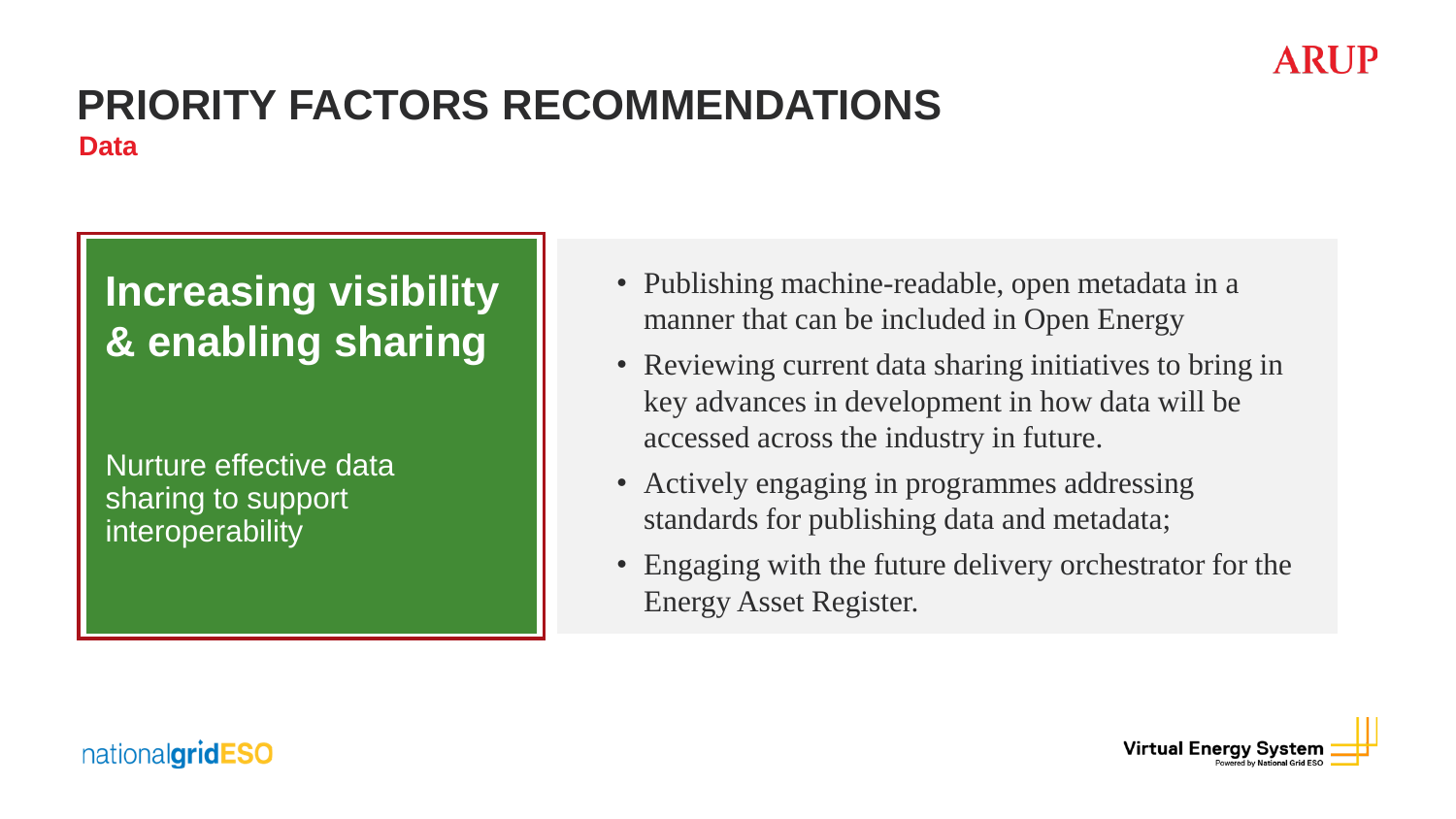#### **PRIORITY FACTORS RECOMMENDATIONS Technology**

## **Creating an interoperable 'stack'**

Communication, cooperation & sharing across VirtualES & other in/cross sector projects

- Defining a high-level interoperable architecture for the Digital Spine.
- Contributing to the leadership in the coordination and delivery of the Digital Spine
- Providing data visibility to users of VirtualES.
- Identifying a set of best practices that promotes wider integration and data exchange



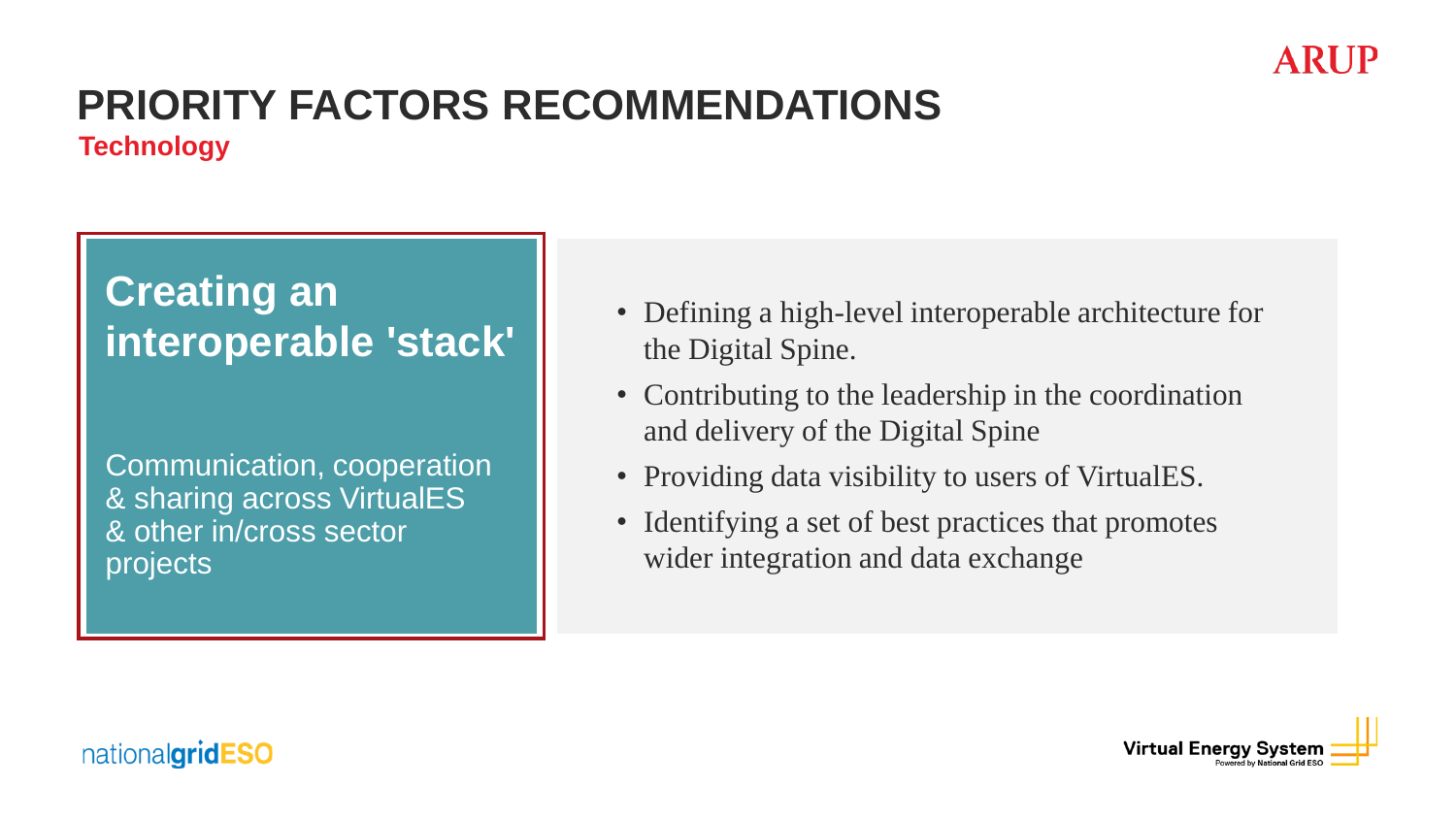## **OVERARCHING RECOMMENDATIONS**

- **1. Social + technical factors**
- **2. Maximise for cohesion and interoperability**
- **3. Priority factors first**
- **4. Make it additive**
- **5. Articulate the benefits**
- **6. Use case driven**
- **7. Test assumptions**
- **8. Cross sector consensus**
- **9. Engage for confidence**
- **10. Enable the participation of everyone**
- **11. Flexible governance**
- **12. Align with the National Digital Twin Programme**

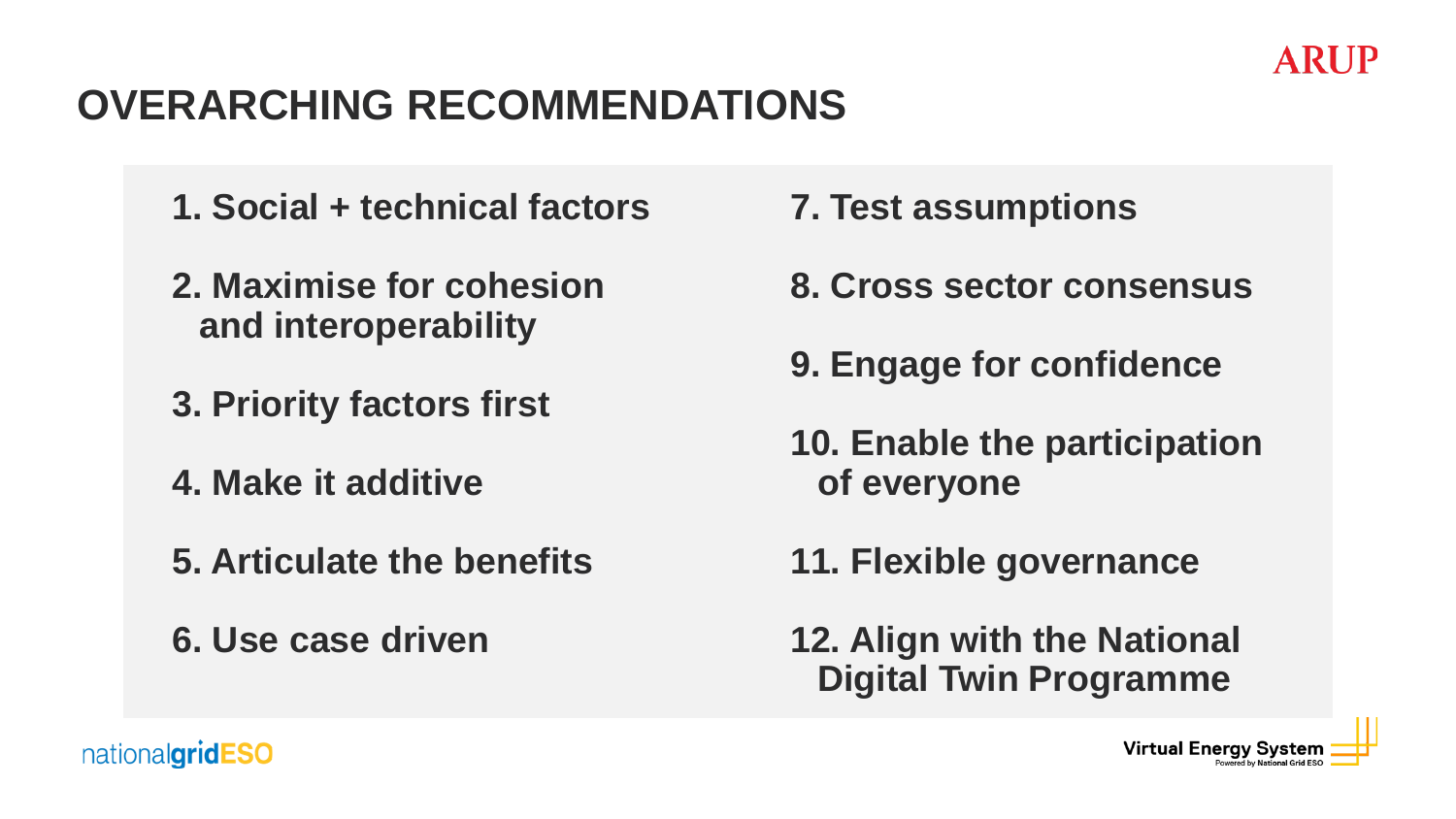### **Public release**



#### Public release of key socio-technical factors report coming soon

For more information, contact: [VirtualES@nationalgrideso.com](mailto:VirtualES@nationalgrideso.com)

![](_page_15_Picture_5.jpeg)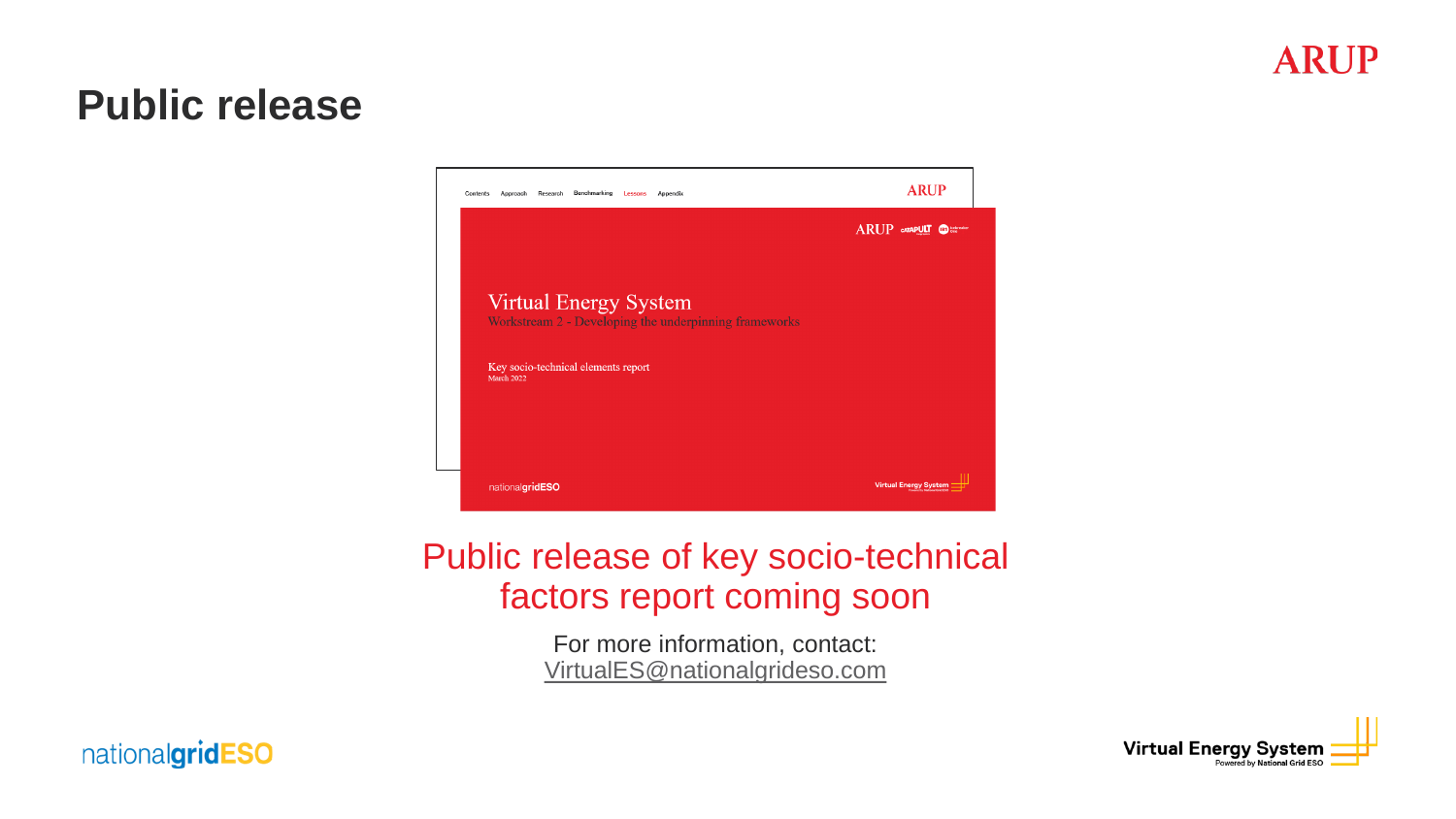![](_page_16_Picture_0.jpeg)

## **DEMONSTRATING THE COMMON FRAMEWORK**

SIF discovery project

![](_page_16_Picture_3.jpeg)

#### **Simon Evans**

Digital Energy Leader, Arup

![](_page_16_Picture_7.jpeg)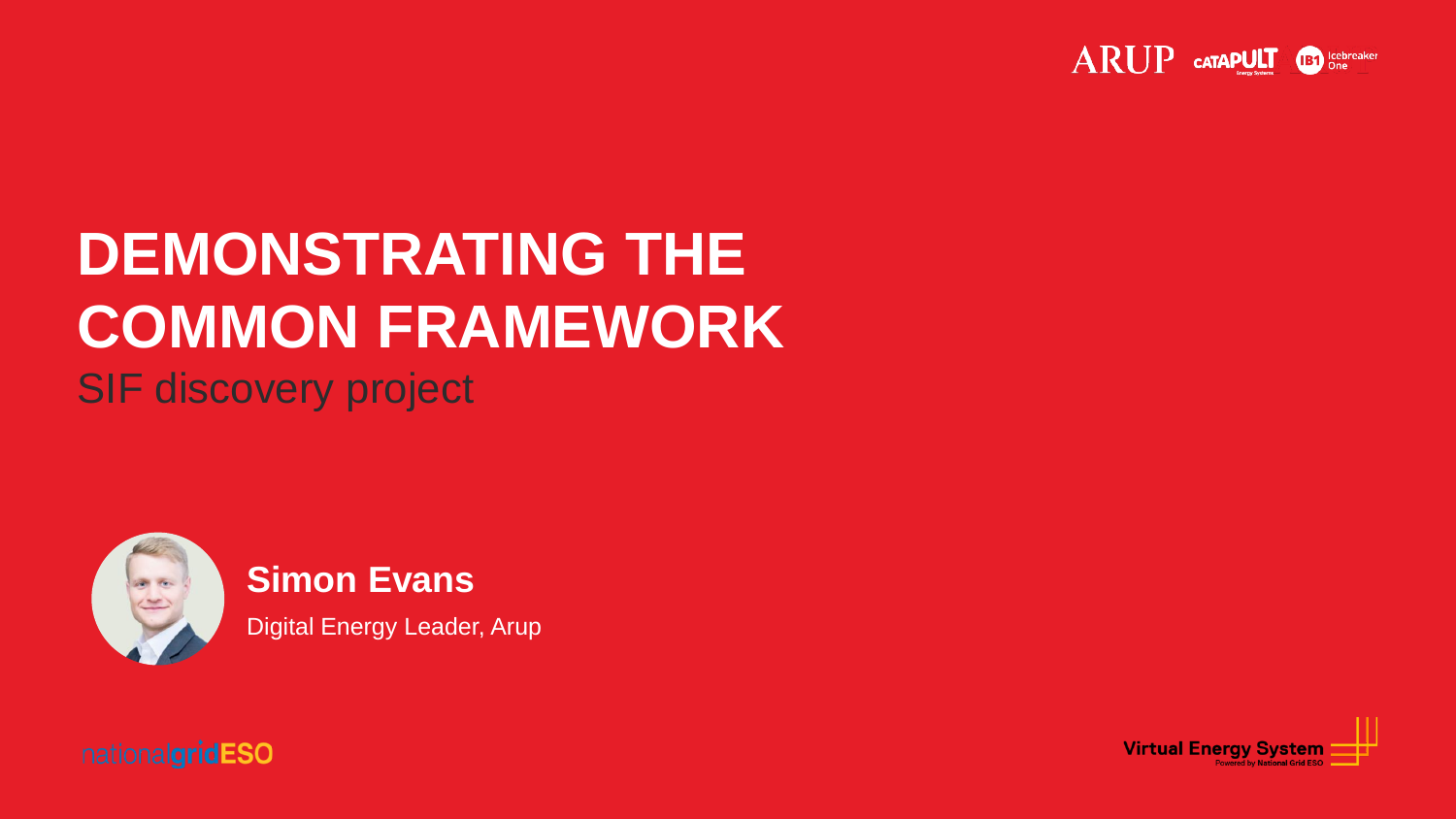## **DEMONSTRATING THE COMMON FRAMEWORK**

"Collaboratively prove and demonstrate, with industry, how the socio-technical principles work"

![](_page_17_Picture_2.jpeg)

lcebreaker<br>One

nationalgridESO

**ARUP** 

**CATAPUI** 

nationalgrid

![](_page_17_Picture_4.jpeg)

Project Supporters:

![](_page_17_Picture_6.jpeg)

TRANSMISSION

![](_page_17_Picture_8.jpeg)

Powering our community

![](_page_17_Picture_10.jpeg)

![](_page_17_Picture_11.jpeg)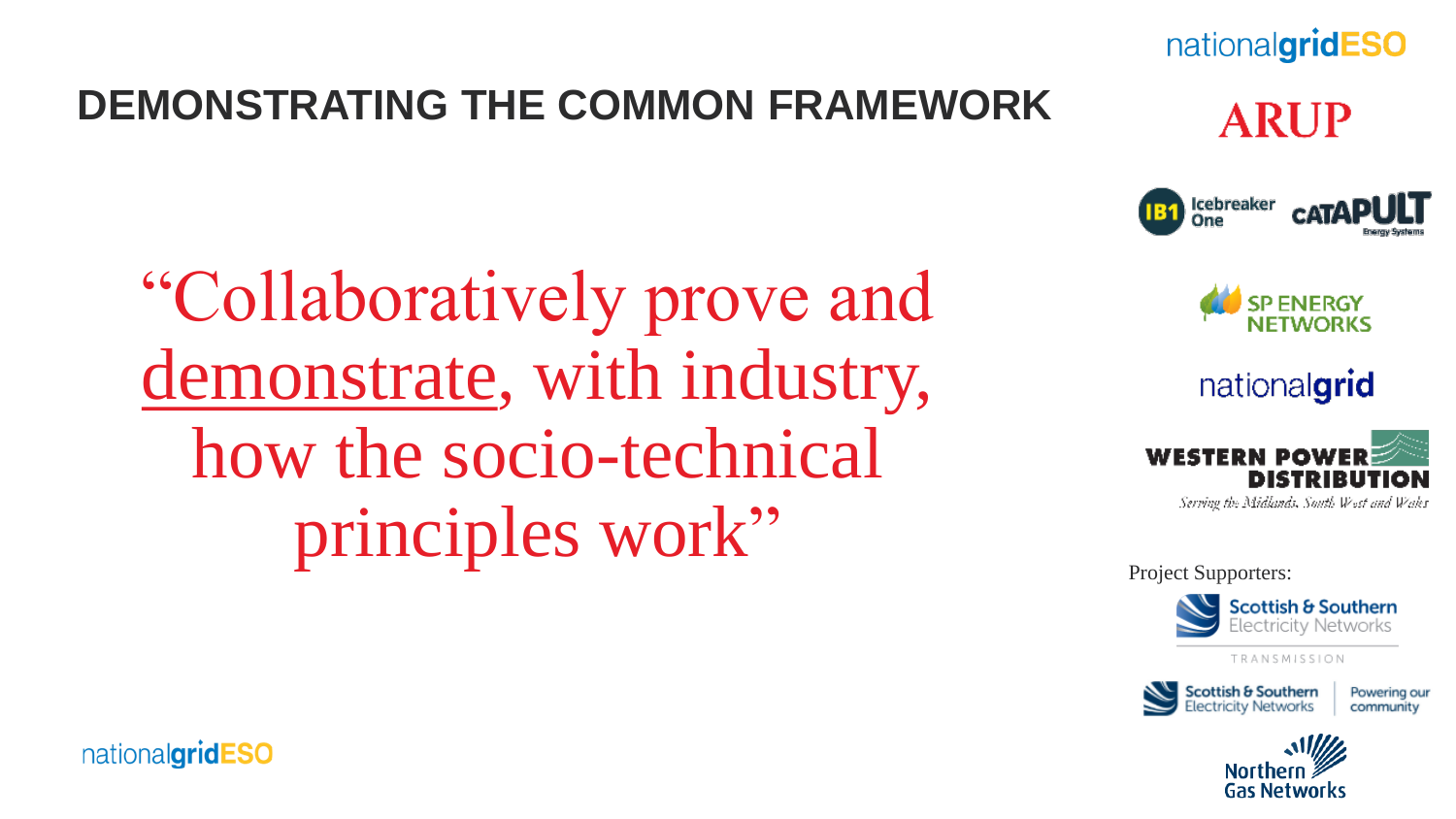![](_page_18_Picture_0.jpeg)

## **DISCOVERY APPROACH & OBJECTIVE**

![](_page_18_Figure_2.jpeg)

![](_page_18_Picture_3.jpeg)

**Virtual Energy System** wered by National Grid ESC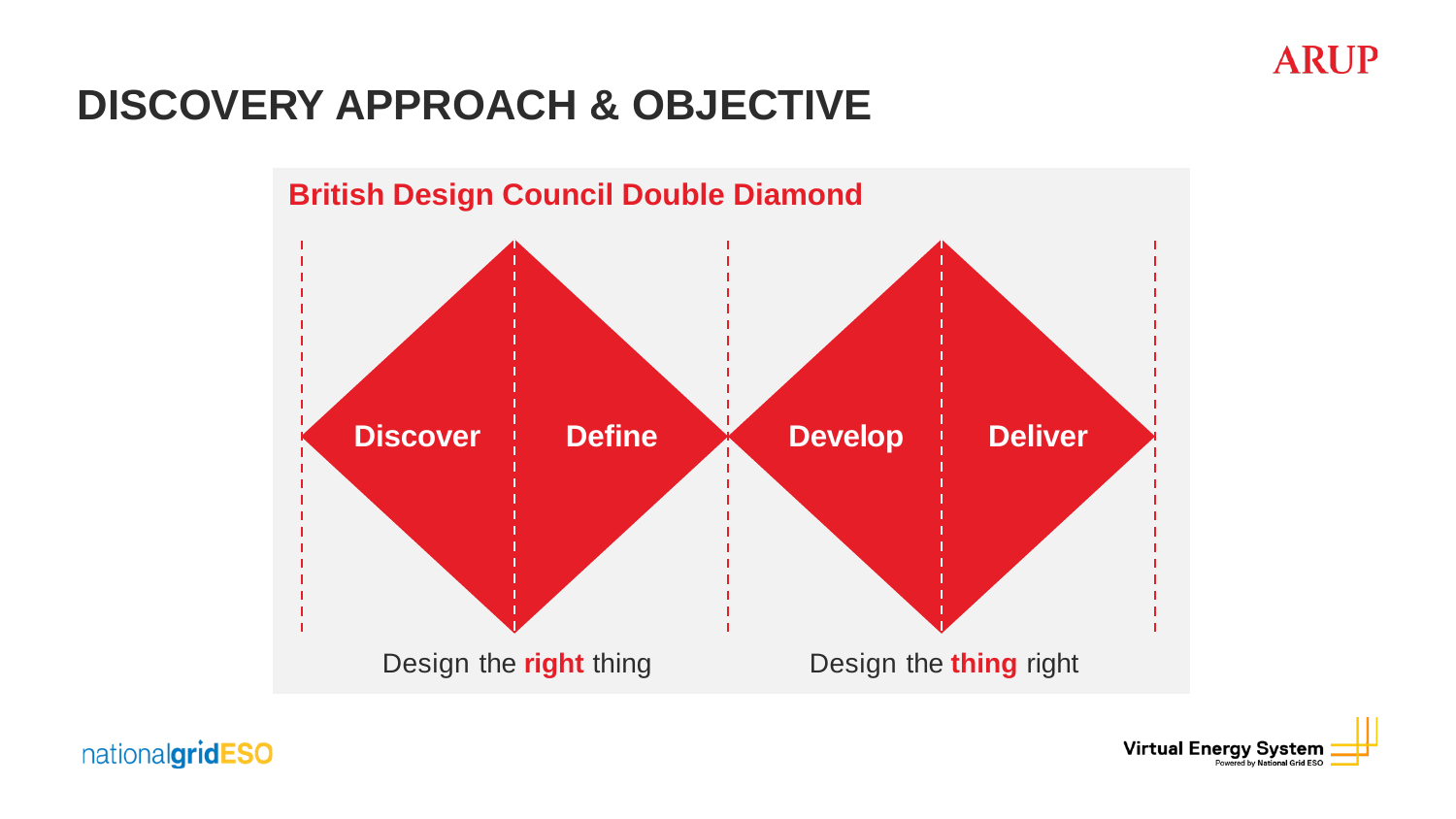![](_page_19_Picture_0.jpeg)

## **DISCOVERY OBJECTIVE & OUTCOME**

#### **Objectives**

- 1. Prioritise the user and business requirements
- 2. Determine what is already in place that could address the priority socio-technical factors
- 3. Understand the barriers to achieving the priority factors effectively
- 4. Determine investment requirements & development roadmap

#### **Outcome: discovery report detailing**

- 1. Verified the business requirements for the priority socio-technical factors
- 2. A prioritised list of user needs
- 3. Identified existing standards and approaches and how they fit with the proposed solution
- 4. Outline the Alpha phase development requirements, including the riskiest assumptions identified during Discovery
- 5. Recommendation for consideration

![](_page_19_Picture_13.jpeg)

![](_page_19_Picture_14.jpeg)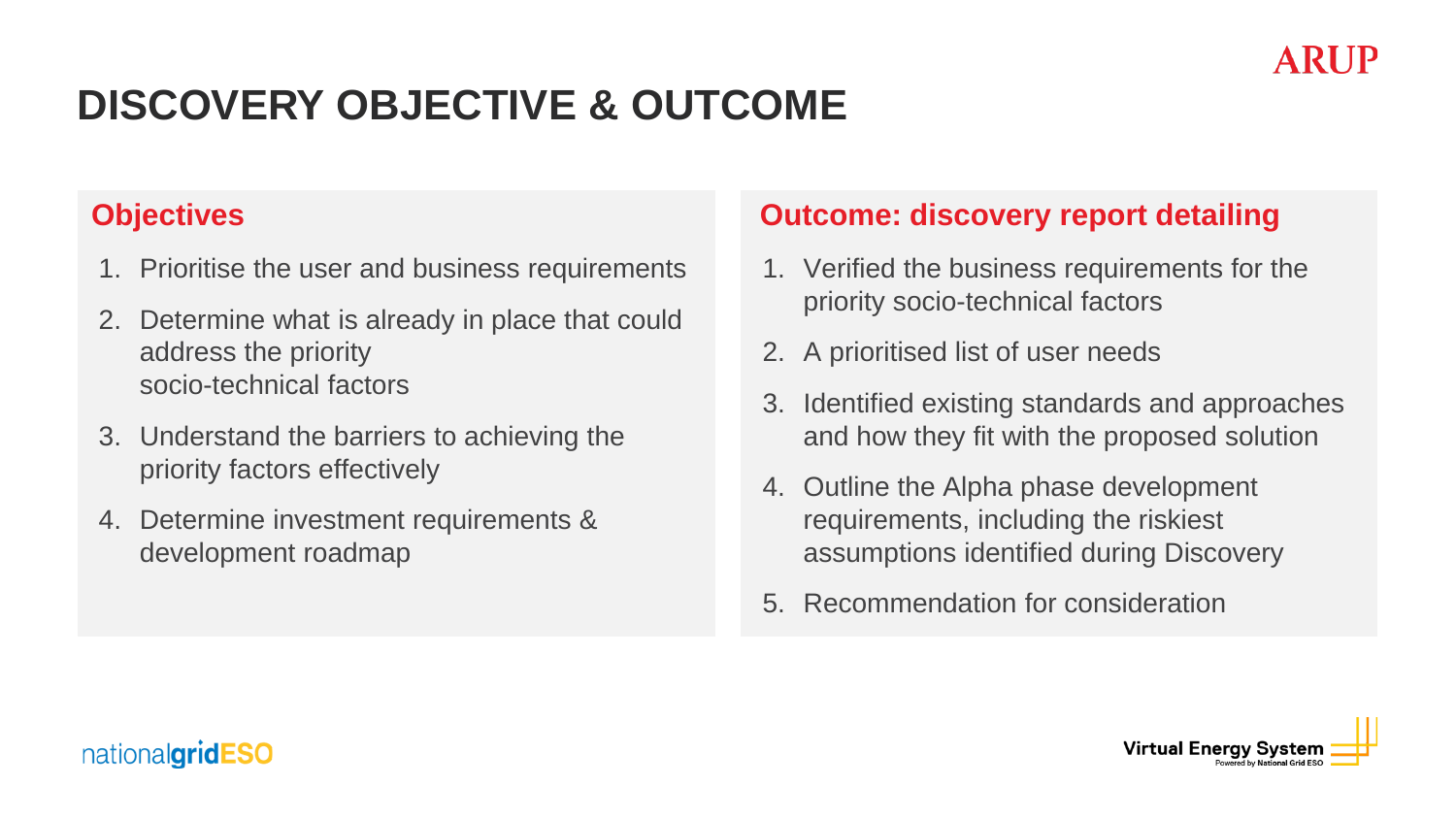## **DISCOVERY TIMELINE**

![](_page_20_Figure_2.jpeg)

![](_page_20_Picture_3.jpeg)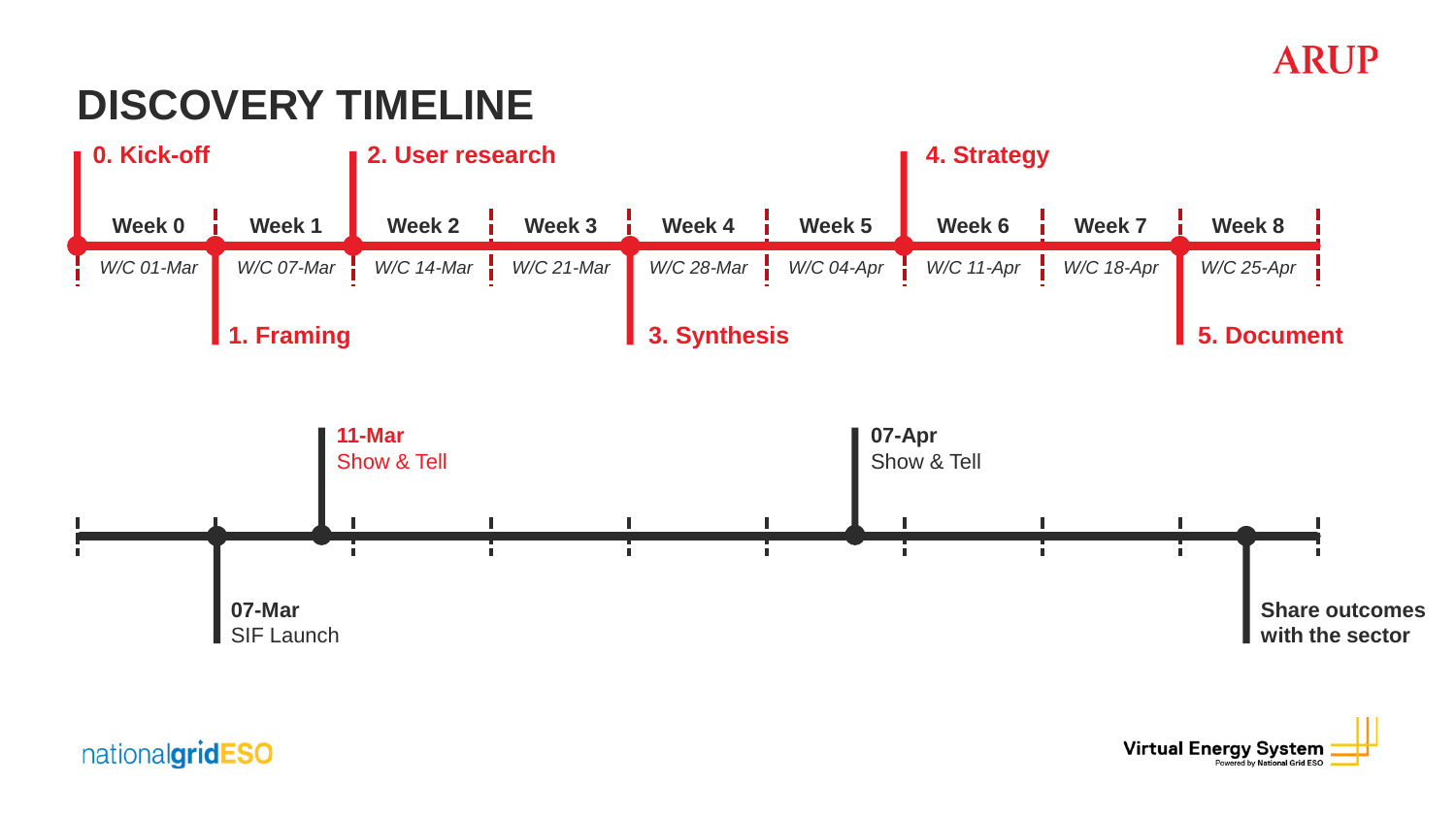## **CReDo: National Digital Twin Climate Resilience Demonstrator**

![](_page_21_Figure_1.jpeg)

![](_page_21_Figure_2.jpeg)

Source: CDBB

![](_page_21_Picture_4.jpeg)

![](_page_21_Picture_5.jpeg)

**ARUP**